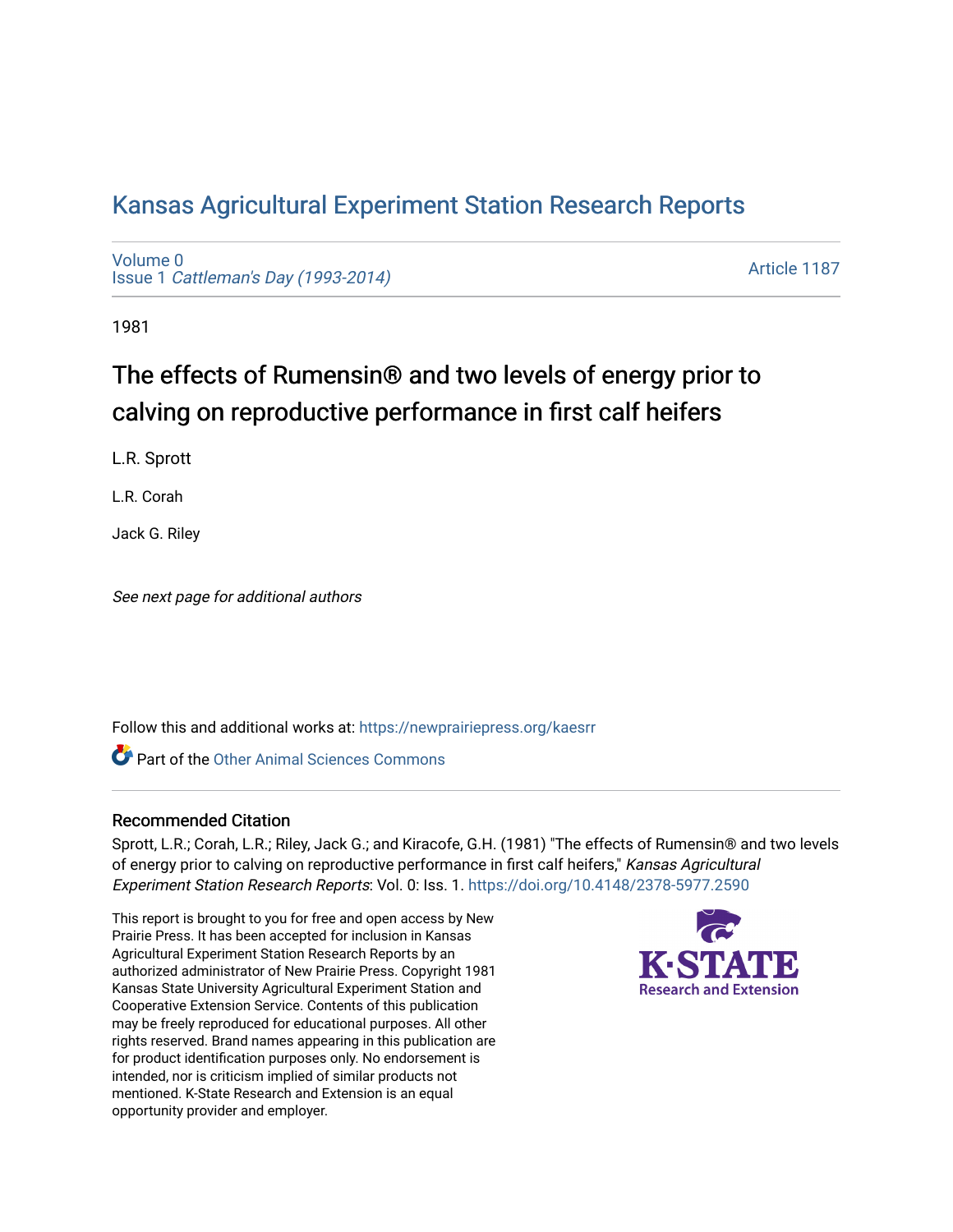### The effects of Rumensin® and two levels of energy prior to calving on reproductive performance in first calf heifers

#### Abstract

Heifers fed low energy diets gained less before calving, took longer from calving to first estrus, and dropped lighter calves. Their conception rates were lower and fewer showed estrus the first 20 days of breeding. Rumensin lengthened the time from calving to estrus with no effect on calf birth weight, milk production, or percentage of calves weaned. However, calves from heifers fed Rumensin gained faster. Long-term Rumensin feeding to heifers (from weaning through second breeding) increased weight gain and hastened puberty with no effect on reproductive performance. Rumensin-fed dams tended to wean heavier calves.

#### Keywords

Cattlemen's Day, 1981; Report of progress (Kansas State University. Agricultural Experiment Station); 394; Beef; Energy; Reproductive performance; Heifers

#### Creative Commons License



This work is licensed under a [Creative Commons Attribution 4.0 License](https://creativecommons.org/licenses/by/4.0/).

#### Authors

L.R. Sprott, L.R. Corah, Jack G. Riley, and G.H. Kiracofe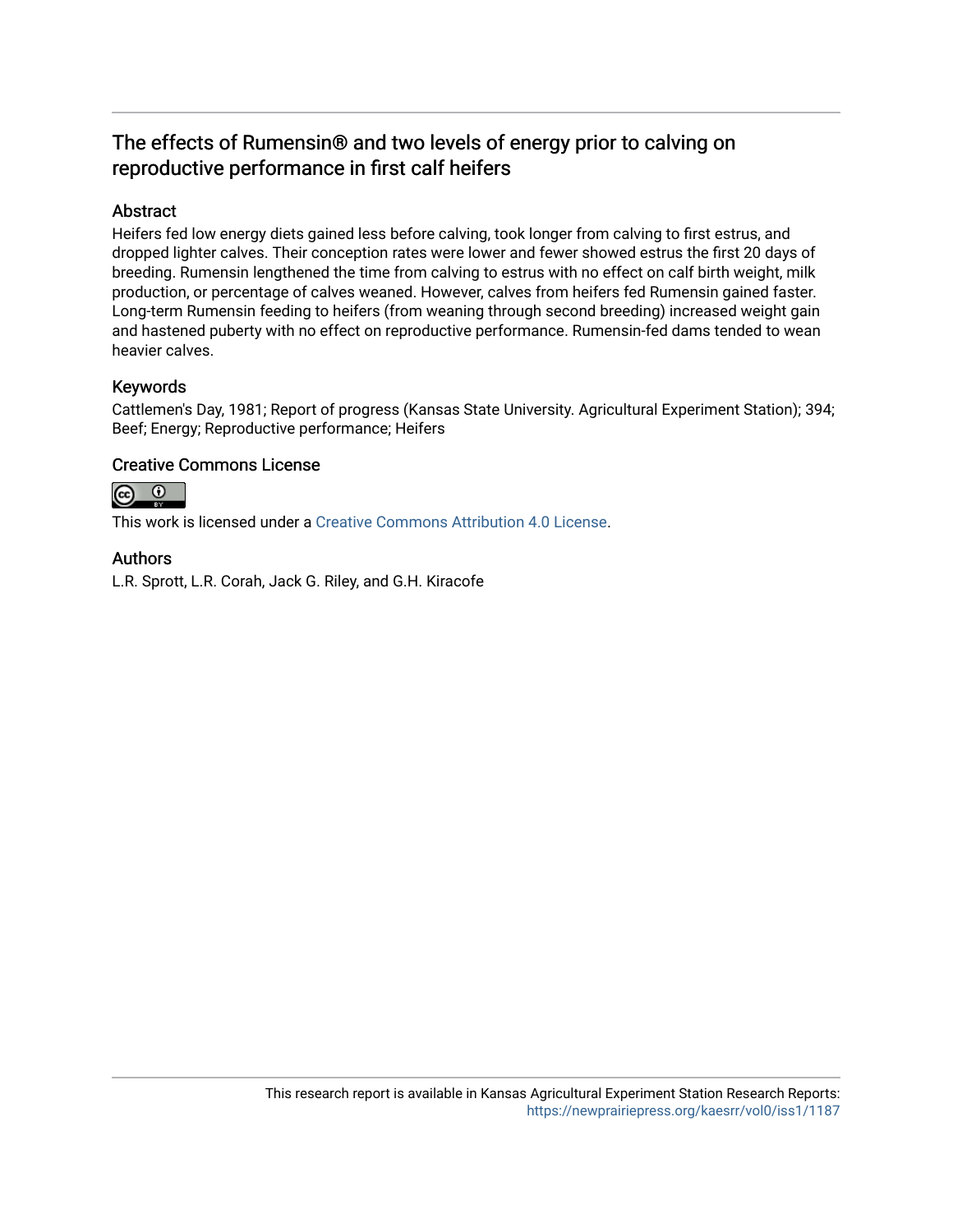The Effects of Rumensin  $\mathbb B$  and Two Levels of Energy Prior to Calving on Reproductive Performance in First Calf Heifers L. R. Sprott, L. R. Corah, J. G. Riley and G. H. Kiracofe

#### Summary

Heifers fed low energy diets gained less before calving, took longer from calving to first estrus, and dropped lighter calves. Their conception rates were lower and fewer showed estrus the first 20 days of breeding.

Rumensin lengthened the time from calving to estrus with no effect on calf birth weight, milk production, or percentage of calves weaned. However, calves from heifers fed Rumensin gained faster. Long-term Rumensin feeding to heifers (from weaning through second breeding) increased weight gain and hastened puberty with no effect on reproductive performance. Rumensin-fed dams tended to wean heavier calves.

#### Introduction

Low energy levels prior to calving reduce subsequent reproductive performance in beef heifers. Rumensin improves performance of growing and feedlot cattle, but little data exists on its effects on heifers or cows. Our trial determined the effect of Rumensin and two levels of energy prior to calving on subsequent reproductive and calf performance.

#### Procedure

Two groups of pregnant Angus and Angus x Hereford heifers were confined to drylot. One group (70 head) received no Rumensin; the other (65 head) received 200 mg Rumensin per head per day from weaning through calving and subsequent breeding. Half of each group received either 7.53 Mcal ME (low energy) or 11.41 Mcal ME (high energy) per head per day for 100 days prior to the start of calving. At calving, all heifers received 23 Mcal ME per head per day. We estimated calving difficulty (1=no assistance, 2=easy pull, 3=hard pull, 4=caesarean section), weighed all calves at birth, and observed cows for estrus twice daily beginning 20 days after the calving season started. Cows were artificially inseminated during the 60-day breeding season by one technician using semen from a highly fertile bull. Milk production was measured by the weigh-suckle-weigh technique. Only heifers that weaned a calf (101 head) were included in the reproductive data.

Exumensin, product of Elanco Products Co., Indianapolis, IN 46706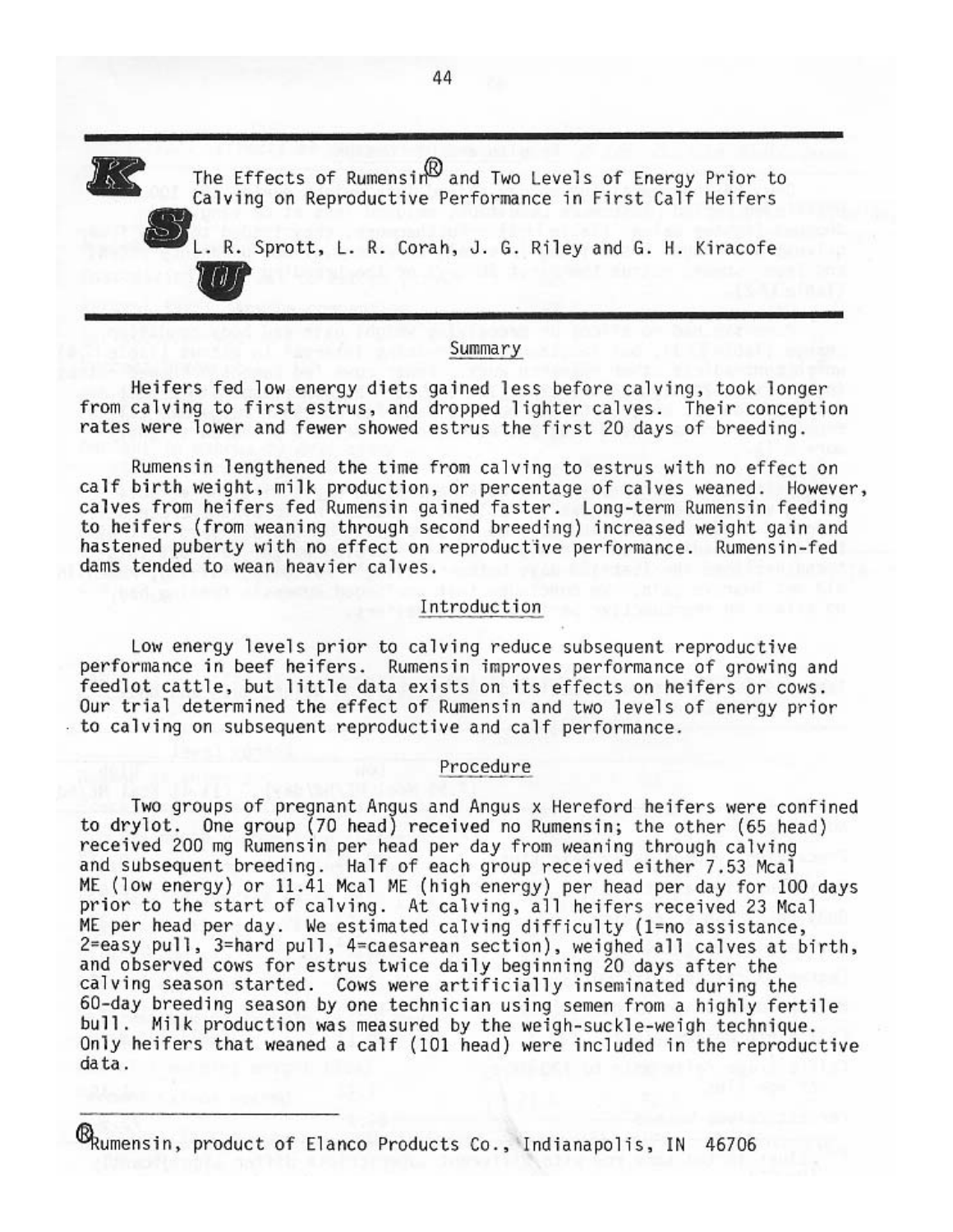#### Results and Discussion

Cows on low precalving energy gained less weight during the 100 day precalving period, lost more condition, weighed less at calving, and dropped lighter calves (Table 17.1). Furthermore, they tended to wean fewer calves, had longer postcalving intervals to estrus, lower pregnancy rates, and fewer showed estrus the first 20 days of the breeding season  $(Table 17.2)$ .

Rumensin had no effect on precalving weight gain and body condition change (Table 17.3), but lengthened postcalving interval to estrus (Table 17.4), which contradicts other research work. Fewer cows fed Rumensin showed estrus in the first 20 days of breeding (Table 17.4). No other Rumensin effect on reproduction was noted. Calves born to dams fed Rumensin outgained calves from control dams (Table 17.3) and Rumensin-fed heifers produced slightly more  $milk.$ 

Heifers in this study received Rumensin 630 days, with the effects during various periods shown in Table 17.5. Rumensin improved average daily gain and tended to shorter, the time to puberty. For the 130 days following the first breeding, Rumensin significantly improved weight gain but this trend declined the last 100 days before calving. Following calving, Rumensin did not improve gain. We concluded that prolonged Rumensin feeding had no effect on reproductive performance in heifers.

|                                                       | Energy Level                 |                                  |  |
|-------------------------------------------------------|------------------------------|----------------------------------|--|
|                                                       | Low<br>(7.53 Mcal ME/hd/day) | High<br>$(11.41$ Mcal ME/hd/day) |  |
| No. of cows                                           | 67                           | 68                               |  |
| Precalving average daily gain (1bs)                   | $-0.35^{\rm d}$              | $0.81^{b}$                       |  |
| Body condition at start                               | 6.5                          | 6.6                              |  |
| Body condition at calving                             | $4.4^{\rm d}$                | $5.3^D$                          |  |
| Postcalving weight (1b)                               | $776.2^d$                    | $869.6^{b}$                      |  |
| Degree of calving difficulty                          | 1.51                         | 1.66                             |  |
| Milk production in 24 hours (1bs)                     | 12.1                         | 10.7                             |  |
| Calf birth weight (lbs)                               | $60.1^{\rm a}$               | $64.2^{b}$                       |  |
| Calf average daily gain to 120 days<br>of age $(lbs)$ | 1.12                         | 1.19                             |  |
| Percent calves weaned                                 | 69.7                         | 73.5                             |  |

Table 17.1. Effects of precalving energy level on weight gain and body condition.

a,b<sub>Values</sub> in the same row with different superscripts differ signigicantly  $(P<.05)$ .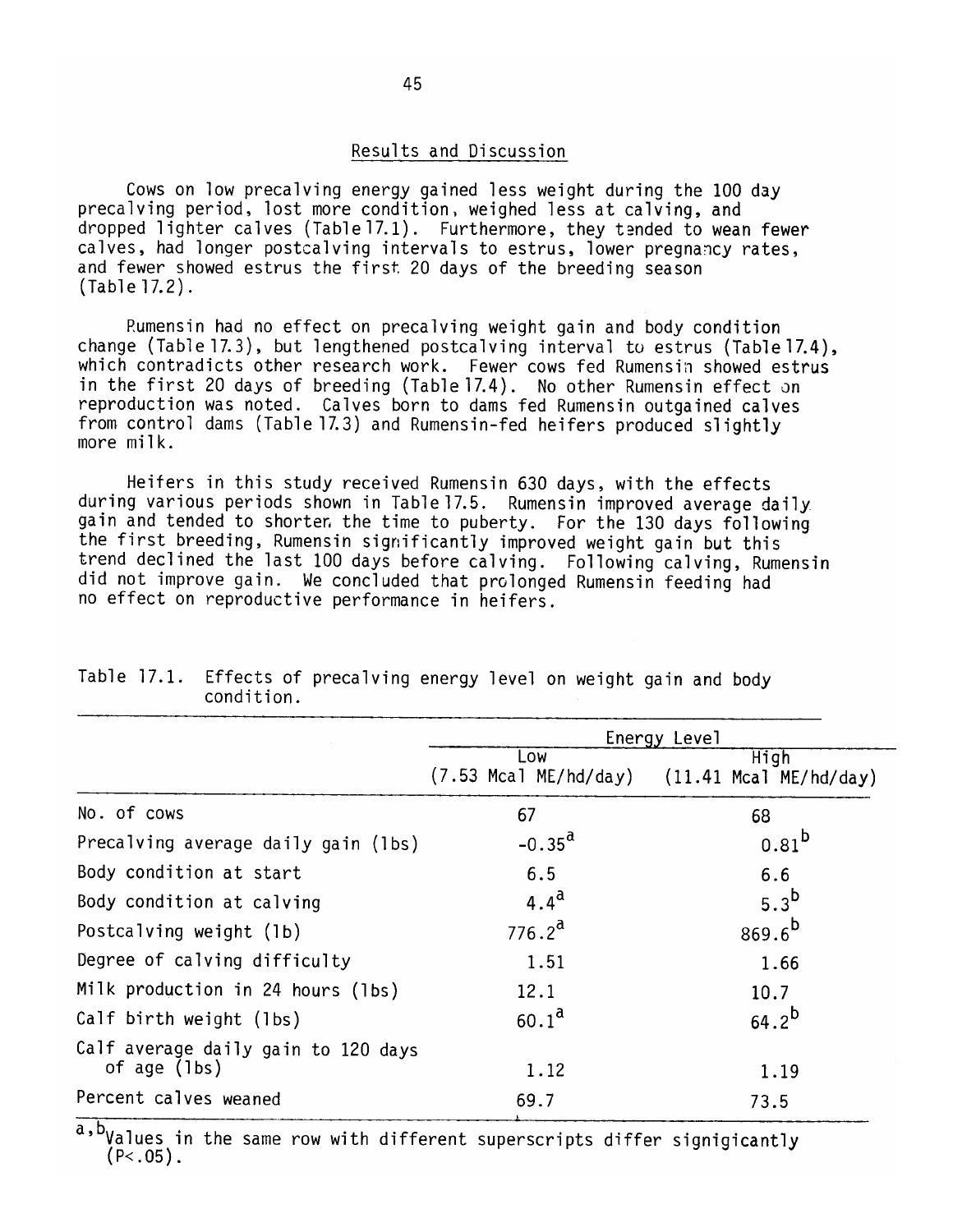| Energy Level                                             |                                                  |  |
|----------------------------------------------------------|--------------------------------------------------|--|
|                                                          | $(7.53$ Mcal ME/hd/day) $(11.41$ Mcal ME/hd/day) |  |
| 51                                                       | 50                                               |  |
| 63 <sup>d</sup><br>Postcalving interval to estrus (days) | $51^{\text{b}}$                                  |  |
| 64.7                                                     | 62.0                                             |  |
| 1.51                                                     | 1.71                                             |  |
| $74.5^{\circ}$                                           | $88.0^{d}$                                       |  |
| 92.1                                                     | 90.7                                             |  |
| $66.6^{a}$                                               | $86.0^{b}$                                       |  |
| 86.2                                                     | 98.0                                             |  |
| 98.0                                                     | 98.0                                             |  |
|                                                          |                                                  |  |

Table 17.2. Effects of precalving energy level on reproductive performance.

 $a$ , b<sub>Values</sub> in the same row with different superscripts differ significantly (P<.05)  $c, d_{(P<.08)}$ .

|                                                     |            | Treatment  |  |
|-----------------------------------------------------|------------|------------|--|
|                                                     | Control    | Rumensin   |  |
| Number of animals                                   | 70         | 65         |  |
| Precalving average daily gain (lbs)                 | 0.20       | 0.29       |  |
| Precalving body condition change                    | $-1.59$    | $-1.83$    |  |
| Postcalving body condition change                   | 0.47       | 0.45       |  |
| Postcalving average daily gain (1bs)                | 0.62       | 0.51       |  |
| Degree of calving difficulty                        | 1.58       | 1.60       |  |
| Milk production in 24 hrs. (1bs)                    | 11.22      | 12.32      |  |
| Calf birth weight (1bs)                             | 62.0       | 62.2       |  |
| Calf average daily gain to 120 days<br>of age (lbs) | $1.14^{d}$ | $1.30^{b}$ |  |
| Adjusted weaning weight (lbs)                       | 375.1      | 393.6      |  |
| Percent calves weaned                               | 71.0       | 72.3       |  |
|                                                     |            |            |  |

Table 17.3. Effects of Rumensin on weight gain and body condition.

a, byalues in the same row with different superscripts differ significantly  $(P<.05)$ .